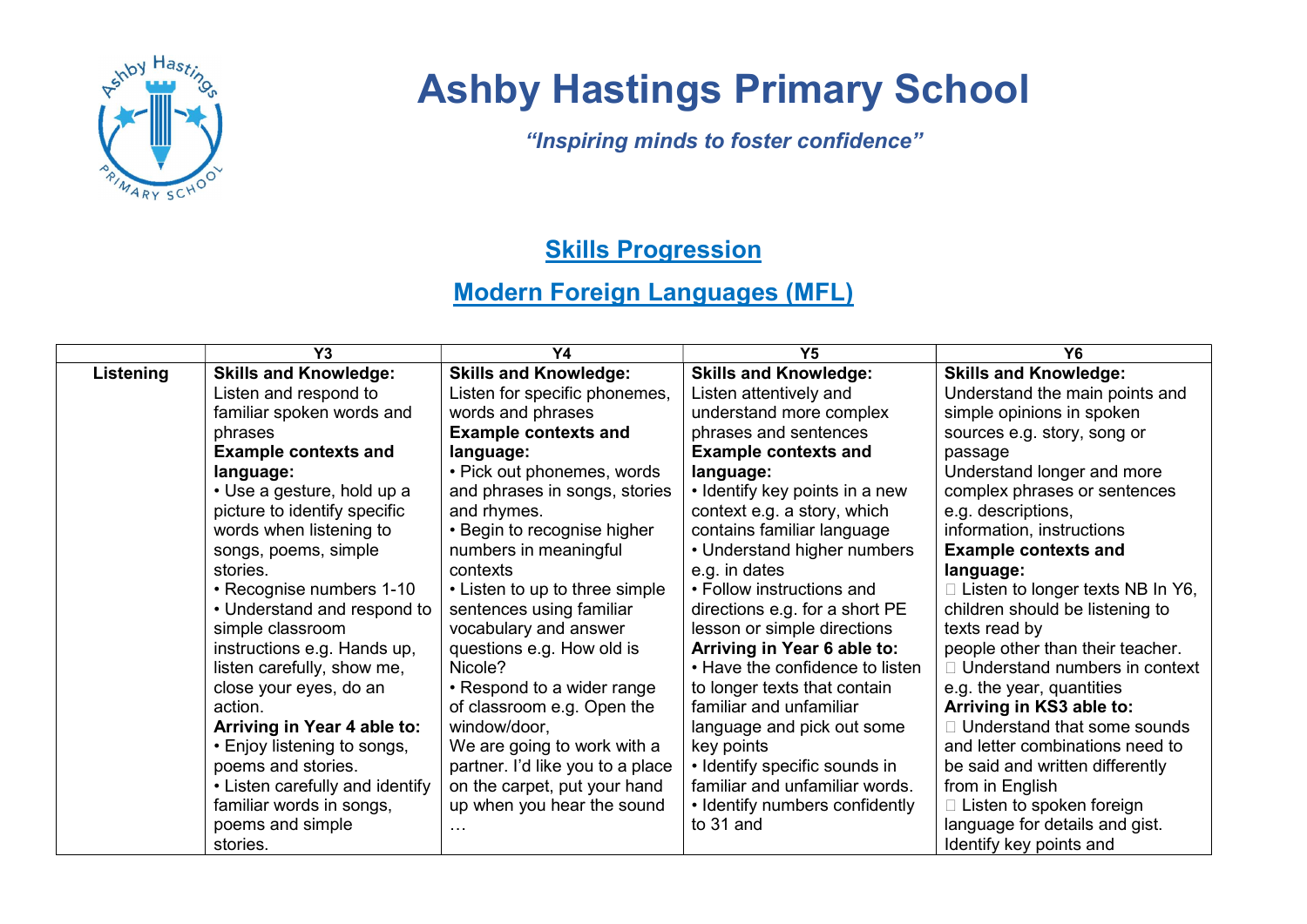|                 | • Recognise, with<br>confidence, numbers to 10<br>and know own age<br>• Follow simple classroom<br>instructions.                                                                                                                                                                                                                                                                                                                                                                                                                                                                                                                                                                                                                      | • Recognise letters of the<br>alphabet when they hear<br>them<br>Arriving in Year 5 able to:<br>• Continue to enjoy listening<br>to songs, rhymes and stories.<br>• Identify specific phonemes,<br>words and phrases.<br>• Listen to a short text using<br>familiar vocabulary and<br>answer simple questions in<br>English.<br>• Respond to a wider range<br>of classroom instructions                                                                                                                                                                                                                                                                                     | beginning to become familiar<br>with higher numbers<br>• Enjoy the challenge of<br>meeting unfamiliar language                                                                                                                                                                                                                                                                                                                                                                                                                                                                                                                                                   | some detail.<br>$\Box$ Understand the main spoken<br>points of a short text on a known<br>topic that contains familiar and<br>unfamiliar language.<br>$\Box$ Follow a wide range of<br>classroom instructions.<br>$\Box$ Be confident and open to<br>understanding very familiar<br>language spoken by someone<br>other than their teacher i.e. their<br>new teachers in Y7                                                                                                                                                                                                                                                                                                                                                                                                                                                    |
|-----------------|---------------------------------------------------------------------------------------------------------------------------------------------------------------------------------------------------------------------------------------------------------------------------------------------------------------------------------------------------------------------------------------------------------------------------------------------------------------------------------------------------------------------------------------------------------------------------------------------------------------------------------------------------------------------------------------------------------------------------------------|-----------------------------------------------------------------------------------------------------------------------------------------------------------------------------------------------------------------------------------------------------------------------------------------------------------------------------------------------------------------------------------------------------------------------------------------------------------------------------------------------------------------------------------------------------------------------------------------------------------------------------------------------------------------------------|------------------------------------------------------------------------------------------------------------------------------------------------------------------------------------------------------------------------------------------------------------------------------------------------------------------------------------------------------------------------------------------------------------------------------------------------------------------------------------------------------------------------------------------------------------------------------------------------------------------------------------------------------------------|--------------------------------------------------------------------------------------------------------------------------------------------------------------------------------------------------------------------------------------------------------------------------------------------------------------------------------------------------------------------------------------------------------------------------------------------------------------------------------------------------------------------------------------------------------------------------------------------------------------------------------------------------------------------------------------------------------------------------------------------------------------------------------------------------------------------------------|
| <b>Speaking</b> | <b>Skills and Knowledge:</b><br>Communicate with others<br>using simple words, phrases<br>and short sentences<br>Explore the patterns and<br>sounds of language to help<br>develop accurate<br>pronunciation and intonation<br><b>Example contexts and</b><br>language:<br>· Use simple greetings e.g.<br>saying hello and goodbye,<br>saying how you are and<br>asking others how they are<br>• Ask and answer simple<br>questions about self, e.g.<br>name and age<br>• Form simple, repetitive<br>sentences using new<br>vocabulary e.g. I am wearing<br>a jumper. I have a blue shirt.<br>Arriving in Year 4 able to:<br>• Take risks when practising<br>new language and<br>understand that making<br>accurate sounds in another | <b>Skills and Knowledge:</b><br>Communicate by asking and<br>answering a wider range of<br>questions and presenting<br>short pieces of information<br>Explore the patterns and<br>sounds of language to help<br>develop accurate<br>pronunciation and intonation<br><b>Example contexts and</b><br>language:<br>• Use a wider range of<br>familiar nouns and<br>adjectives to talk about<br>themselves,<br>e.g. say what foods they<br>like/dislike, describe the<br>colour of size of an object<br>*follow a story and join in the<br>repeated parts<br>• Ask and answer questions<br>using a wider range of<br>question forms e.g. the pets<br>you have, and to seek help | <b>Skills and Knowledge:</b><br>Take part in short<br>conversations using<br>familiar structures and<br>vocabulary<br>Use simple conjunctions to<br>build more complex sentences<br>and present information to<br>others Understand and<br>express more complex<br>opinions<br>Explore the patterns and<br>sounds of language<br>to help develop accurate<br>pronunciation and intonation<br><b>Example contexts and</b><br>language:<br>• Seek help and clarification<br>e.g. I don't understand, can<br>you repeat that, how is<br>that written?<br>• Give simple instructions and<br>directions e.g. for where you<br>are or someone else is in the<br>school | <b>Skills and Knowledge:</b><br>Use spoken language to initiate<br>and sustain simple conversations<br>on familiar topics and to describe<br>incidents or tell stories from own<br>experience<br>Understand and begin to use the<br>past tense to describe events<br>Present to an audience e.g. role-<br>play, presentation, performance.<br><b>Example contexts and</b><br>language:<br>□ Understand and use numbers<br>in context<br>e.g. house number, age, number<br>of objects, also ordinal number<br>$\Box$ Give a description e.g. of a<br>house or other building<br>$\Box$ Seek clarification of meaning<br>How is that written in French? I<br>don't understand. Can you repeat<br>that?<br>Arriving in KS3 able to:<br>• Take part in a simple<br>conversation, ask and answer<br>questions and express opinions. |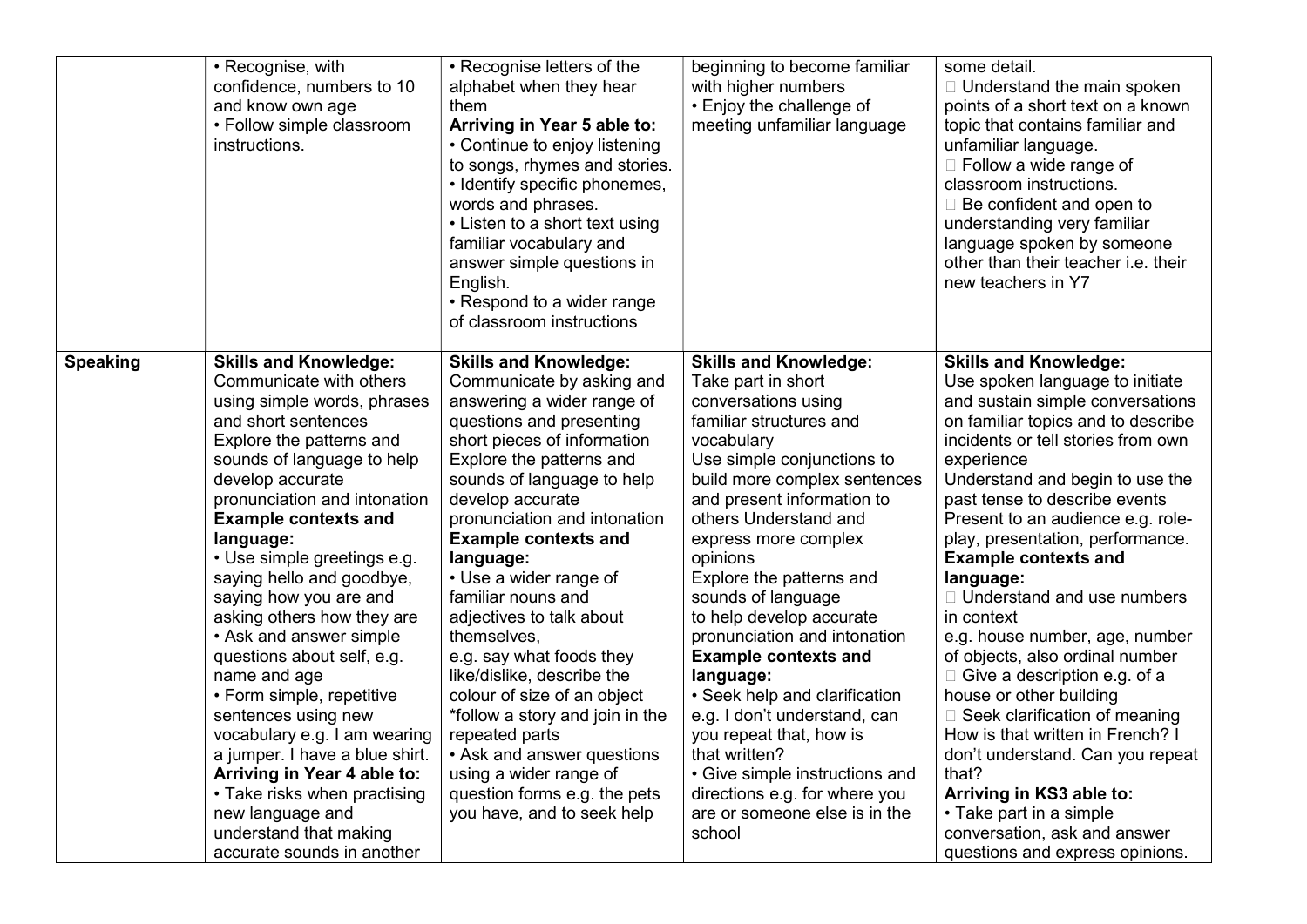| language means they will   | in the classroom e.g. Can                                | • Begin to understand and           | • Retrieve numbers up to 50 with    |
|----------------------------|----------------------------------------------------------|-------------------------------------|-------------------------------------|
| have to make different     | you say that again, please? I                            | express future events e.g. My       | accuracy and numbers up to 100      |
| mouth movements.           | don't understand.                                        | birthday will be in March           | with reasonable                     |
| • Pronounce very familiar  | • Express preference about                               | $\Box$ Take part in conversations   | accuracy                            |
| language with good         | what they like                                           | expressing likes, dislikes and      | • Use spoken language               |
| pronunciation and          | e.g. food, animals, colours                              | preferences e.g. I like             | confidently to initiative and       |
| intonation.                | Arriving in Year 5 able to:                              | to read and play music              | sustain a simple conversation.      |
| • Ask and answer questions | • Join in speaking activities                            | Arriving in Year 6 able to:         | • Present simple information on a   |
| on a limited               | willingly and confidently.                               | • Use spontaneously, a limited      | familiar topic to the class.        |
| range of topics such as    | • Recall simple vocabulary                               | range of phrases and                | • Use peer- and self-assessment     |
| name, how they feel, age,  | such as colours, family, food,                           | sentences to seek clarification     | strategies                          |
| which they have practised  | animals and, with practice                               | and help.                           | to support language learning        |
| regularly.                 | and support, begin to use this                           | • Pronounce and use the             | • Recite a short piece of narrative |
|                            | vocabulary to build                                      | alphabet with increasing            | from memory with increasing         |
|                            | sentences, e.g. I have a                                 | accuracy.                           | confidence, accuracy and            |
|                            | brown dog,                                               | • Use simple conjunctions so        | expression.                         |
|                            | • Begin to use simple                                    | that they can create more           | • Use a range of questions and      |
|                            | conjunctions e.g. I have a                               | complex sentences.                  | statements spontaneously to seek    |
|                            | brown dog and a white cat                                | • Have the vocabulary to give       | clarification and                   |
|                            | • Use the negative to give                               | the opinions they want to           | help.                               |
|                            | answers to simple questions                              | express.                            |                                     |
|                            | about likes/dislikes                                     | *Perform a role-play, recite a      |                                     |
|                            | e.g. I don't like  Can also                              | short poem with confidence          |                                     |
|                            | use a wider range of verbs to                            | and with accurate                   |                                     |
|                            | express opinion such as like,                            | pronunciation, using                |                                     |
|                            | love, hate, adore, detest.<br>• Ask and answer questions | appropriate tone and<br>intonation. |                                     |
|                            | in 1st, 2nd, $3rd$ person                                |                                     |                                     |
|                            | singular.                                                |                                     |                                     |
|                            | • Begin to use pronouns                                  |                                     |                                     |
|                            | • Recite a few lines from a                              |                                     |                                     |
|                            | story, poem or song with                                 |                                     |                                     |
|                            | good pronunciation                                       |                                     |                                     |
|                            |                                                          |                                     |                                     |
|                            |                                                          |                                     |                                     |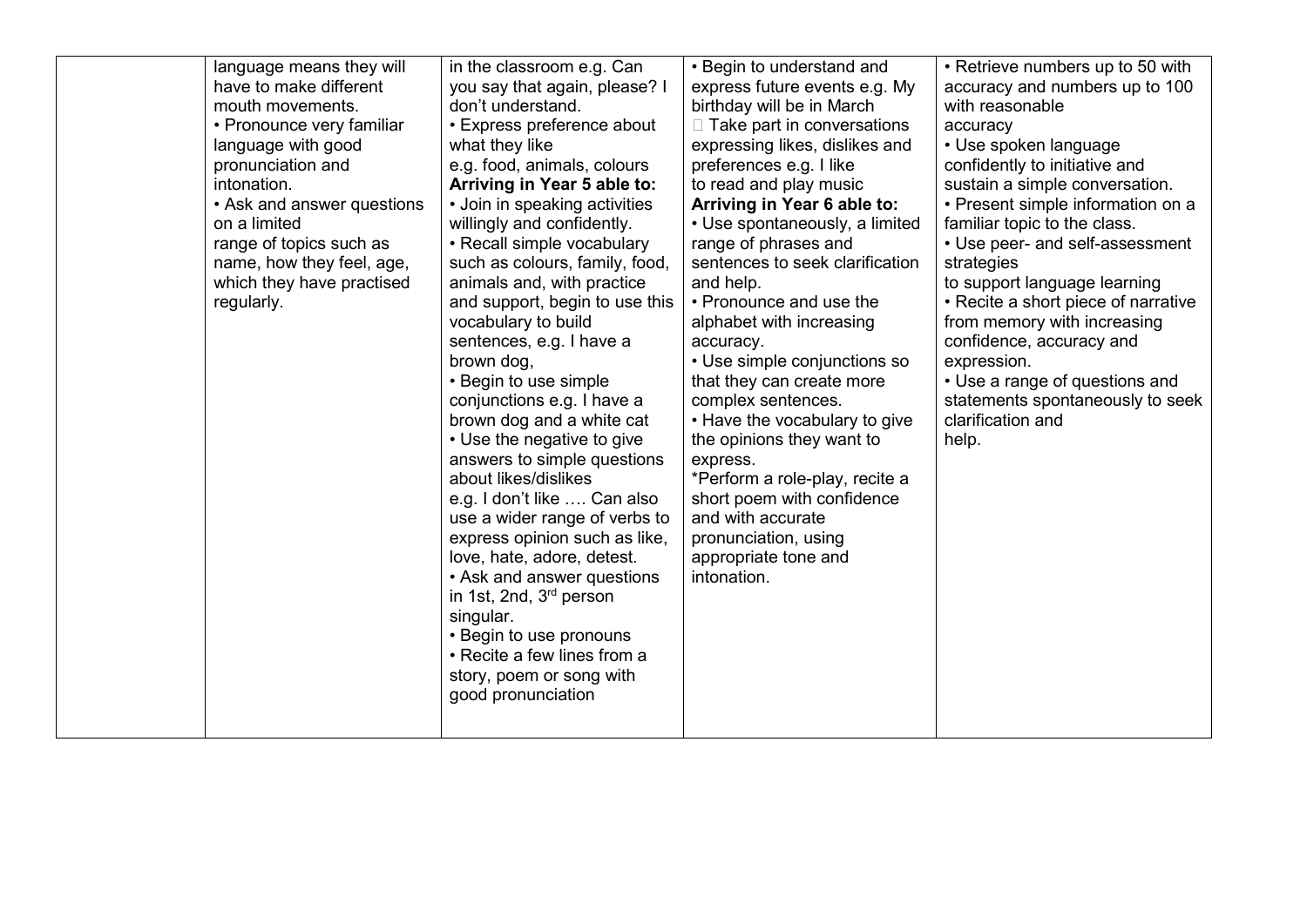| Reading | <b>Skills and knowledge:</b>   | <b>Skills and knowledge:</b>      | <b>Skills and knowledge:</b>       | <b>Skills and knowledge:</b>          |
|---------|--------------------------------|-----------------------------------|------------------------------------|---------------------------------------|
|         | Recognise and understand       | Read and understand familiar      | Read a variety of short simple     | Read aloud from a text with good      |
|         | some familiar written words    | written words, phrases and        | texts in different formats and in  | expression                            |
|         | and phrases                    | short texts made of simple        | different contexts                 | Read and understand the main          |
|         | Begin to show some             | sentences                         | Focus on correct pronunciation     | points and some detail from a         |
|         | awareness of sound-spelling    | Read a wider range of words,      | and                                | short written passage.                |
|         | links                          | phrases and sentences aloud       | intonation, using tone of voice    | <b>Example contexts and</b>           |
|         | <b>Example contexts and</b>    | Follow text while listening       | and gesture to convey              | language:                             |
|         | language:                      | and reading at the same           | meaning when reading aloud         | $\Box$ Read poems and their own       |
|         | • Read and understand          | time.                             | <b>Example contexts and</b>        | written work such as description      |
|         | familiar nouns                 | Begin to apply phonic             | language:                          | on buildings in a                     |
|         | e.g. parts of the body, items  | knowledge to support reading      | $\Box$ Practise reading aloud a    | town, directions on how to reach      |
|         | of clothing, and               | and read words, phrases and       | poem to perform in assembly.       | a destination                         |
|         | simple adjectives e.g. size,   | sentences aloud with              | $\Box$ Read a variety of short     | $\Box$ Read and understand the main   |
|         | colour and a few high          | increasingly accurate             | simple texts e.g. stories,         | points and some detail from a         |
|         | frequency verbs e.g. I have,   | pronunciation.                    | poems, texts from the              | short written passage e.g. extract    |
|         |                                | <b>Example contexts and</b>       | Internet, non-fiction texts, that  | from a story, poem, instructional     |
|         | am.                            | language:                         | contain familiar and new           | texts, simple newspaper article       |
|         | • Read aloud familiar words    | □ Understand key points in        | vocabulary                         | Arriving in KS3 able to:              |
|         | and phrases from stories,      | simple texts using familiar       | Arriving in Year 6 able to:        | $\Box$ Read aloud with increasing     |
|         | songs and rhymes               | language e.g. How many            | $\Box$ Work well with a partner to | confidence, accuracy and              |
|         | Arriving in Year 4 able to:    | animals are in the story?         | work out a short text              | expression and know that              |
|         | • Identify familiar words in a | What colour is the dog?           | containing familiar and            | symbols such as accents and           |
|         | short text e.g. a short verse  | $\Box$ Follow a text such as a    | unfamiliar language.               | cedillas exist in the foreign         |
|         | of a poem, two or three        | song or poem whilst listening     |                                    | language, why they are used and       |
|         | sentences taken from a         | to it at the same time            |                                    | what they do.                         |
|         | familiar story or song, and    | $\Box$ Use strategies to work out |                                    | $\Box$ Be willing to have a go at     |
|         | give their meaning in          | meaning of new words.             |                                    | tackling the pronunciation of new     |
|         | English.                       | Arriving in Year 5 able to:       |                                    | and unfamiliar words, using           |
|         | • Read aloud, as a class or    | • Understand a short text         |                                    | phonic knowledge gained               |
|         | group, a chorus or refrain     | using familiar language and       |                                    | throughout KS2.                       |
|         | from a familiar text           | be able to extract information    |                                    | □ Understand key points and           |
|         | displayed on the board.        | to give simple answers in         |                                    | some detail in short written texts    |
|         | • Read aloud and               | French and more complex           |                                    | in familiar contexts and be able to   |
|         | understand a simple            | answers in                        |                                    | give simple answers in French         |
|         | conversation with a partner    | English.                          |                                    | and more complex answers in           |
|         | that uses familiar language.   | • Follow a text displayed in      |                                    | English.                              |
|         | • Begin to write a few         | the classroom at the same as      |                                    | $\Box$ Understand key points in short |
|         | familiar words from memory     | listening to it.                  |                                    | written texts in unfamiliar contexts  |
|         | and know that all attempts     | • Read familiar words,            |                                    | $\Box$ Find the meaning of new words  |
|         | will be valued                 | phrases and short sentences       |                                    | by using a bilingual dictionary.      |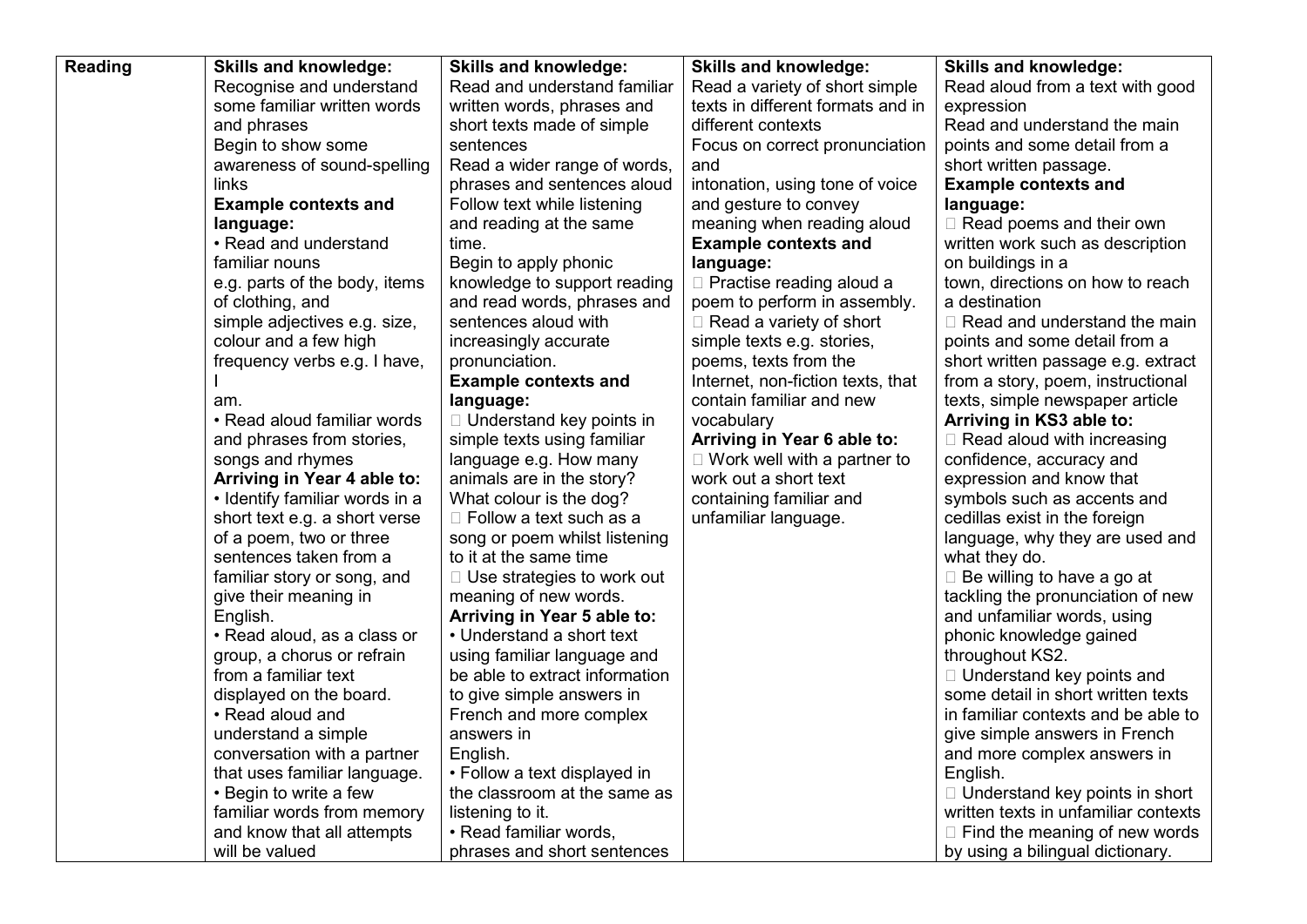|         |                                                                                                                                                                                                                                                                                                                                                                                                                                                                                                                                                                                                                                    | aloud with good<br>pronunciation and begin to<br>apply phonic knowledge<br>when meeting new words.<br>Understand that symbols<br>such<br>as accents, cedillas and<br>umlauts exist in the foreign<br>language and that these<br>affect the pronunciation of<br>words.<br>• Begin to use a bilingual<br>dictionary to check the<br>meaning of new words                                                                                                                                                                                                                                                                                                                          |                                                                                                                                                                                                                                                                                                                                                                                                                                                                                                                                                                                                                                                                                                                                                   |                                                                                                                                                                                                                                                                                                                                                                                                                                                                                                                                                                                                                                                                                                                                                                            |
|---------|------------------------------------------------------------------------------------------------------------------------------------------------------------------------------------------------------------------------------------------------------------------------------------------------------------------------------------------------------------------------------------------------------------------------------------------------------------------------------------------------------------------------------------------------------------------------------------------------------------------------------------|---------------------------------------------------------------------------------------------------------------------------------------------------------------------------------------------------------------------------------------------------------------------------------------------------------------------------------------------------------------------------------------------------------------------------------------------------------------------------------------------------------------------------------------------------------------------------------------------------------------------------------------------------------------------------------|---------------------------------------------------------------------------------------------------------------------------------------------------------------------------------------------------------------------------------------------------------------------------------------------------------------------------------------------------------------------------------------------------------------------------------------------------------------------------------------------------------------------------------------------------------------------------------------------------------------------------------------------------------------------------------------------------------------------------------------------------|----------------------------------------------------------------------------------------------------------------------------------------------------------------------------------------------------------------------------------------------------------------------------------------------------------------------------------------------------------------------------------------------------------------------------------------------------------------------------------------------------------------------------------------------------------------------------------------------------------------------------------------------------------------------------------------------------------------------------------------------------------------------------|
| Writing | <b>Skills and knowledge:</b><br>Write some familiar simple<br>words using a model and<br>some from memory<br><b>Examples of contexts and</b><br>language:<br>* Write one or two simple<br>sentences, using a model<br>e.g. name and age to<br>introduce themselves.<br>*Label a picture they have<br>drawn e.g. items of clothing<br>they are wearing<br>* Complete a simple gapped<br>text such as a passport.<br>Arriving in Year 4 able to:<br>* Complete a simple gapped<br>text by adding three or four<br>familiar words.<br>* Write two or three<br>sentences on a familiar topic<br>using a writing frame and<br>word bank | <b>Skills and knowledge:</b><br>Write a few simple sentences<br>from memory<br>Apply phonic knowledge to<br>support writing<br><b>Examples of contexts and</b><br>language:<br>$\Box$ Write a few simple<br>sentences using a<br>word bank to describe your<br>family e.g. My dad is<br>calledMy mum is  years<br>old<br>*Write phrases from memory,<br>and adapt these to create<br>new sentences, to express<br>ideas clearly; In the context<br>of introducing people<br>$\Box$ Experiment with writing<br>new words<br>Arriving in Year 5 able to:<br>$\Box$ Write a few sentences<br>using words banks and<br>writing frames for support.<br>$\Box$ Begin to use pronouns. | <b>Skills and knowledge:</b><br>Write simple sentences and<br>short texts using a model<br>Use a dictionary<br><b>Examples of contexts and</b><br>language:<br>$\Box$ Write three or four<br>sentences using a<br>word/phrase bank linked to a<br>recent area of learning such as<br>a description of what is in your<br>pencil case, the rooms in our<br>school etc.<br>□ Use simple conjunctions<br>such as and (et), but (mais) to<br>form more complex sentences.<br>$\Box$ Change elements in a given<br>text e.g. colour and number of<br>crayons<br>Arriving in Year 6 able to:<br>□ Write three or four<br>sentences using<br>word/phrase bank.<br>$\Box$ Write more interesting<br>sentences by adding one or<br>two simple conjunctions | <b>Skills and knowledge:</b><br>Write sentences and construct<br>short texts using a model. Write a<br>few sentences from<br>memory, using knowledge of<br>words, text and structure<br><b>Examples of contexts and</b><br>language:<br>$\Box$ Use adjectives to add interest<br>and detail to a description<br>$\Box$ Make statements about what<br>they read e.g. about sections in a<br>newspaper (weather, what's on<br>TV<br>a story, an email<br>□ Have some understanding of<br>how to use the past tense<br>Arriving in KS3 able to:<br>$\Box$ Write a short text on a familiar<br>topic using a model and adapting<br>language<br>already learnt to suit their own<br>purposes. Writing reflects<br>understanding of gender of<br>nouns, forming the plural, word |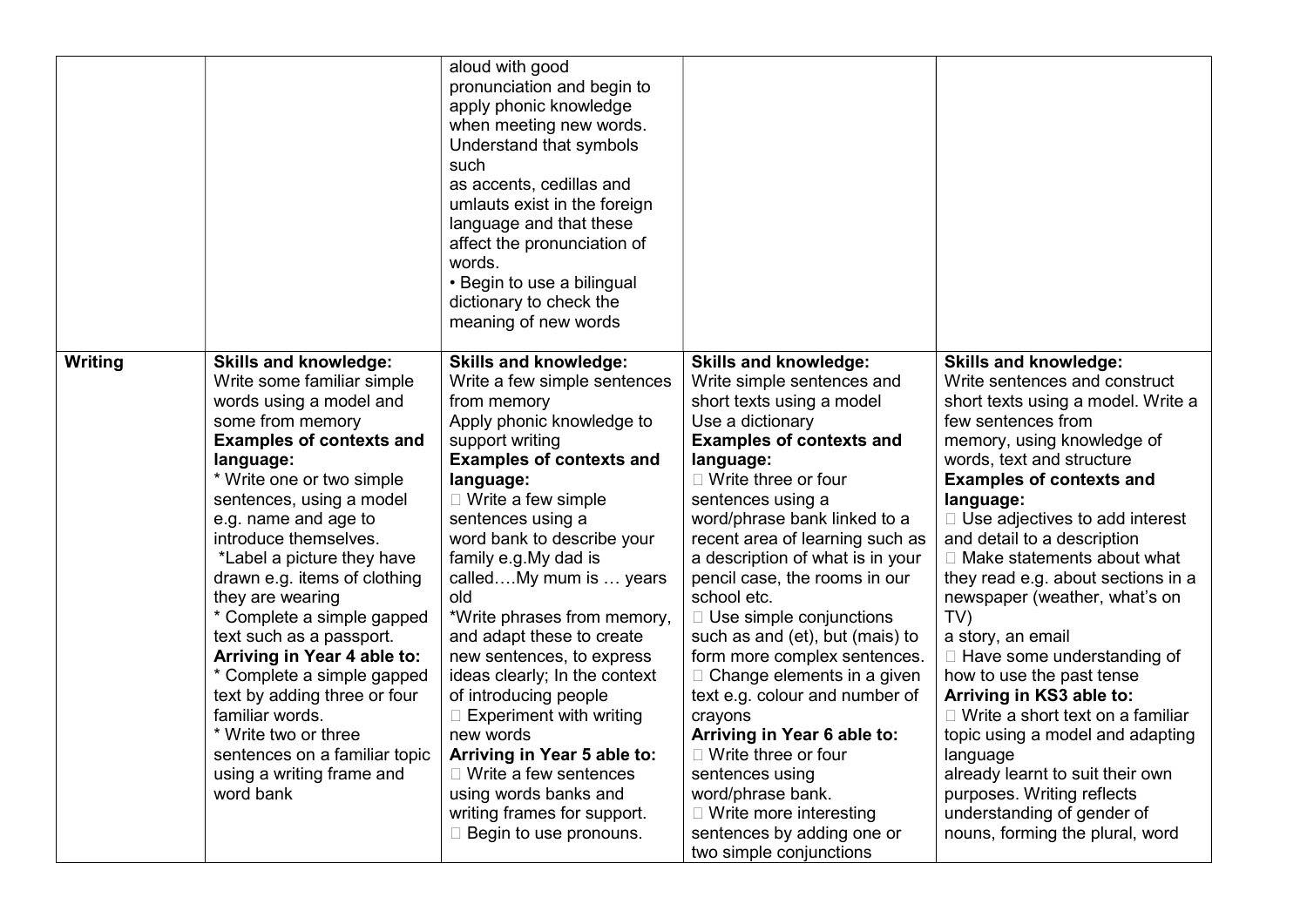|                |                                 | □ Show willingness to have a           | □ Personalise a text by             | order, agreement of high               |
|----------------|---------------------------------|----------------------------------------|-------------------------------------|----------------------------------------|
|                |                                 | go at writing new words using          | changing one or two elements        | frequency adjectives.                  |
|                |                                 | phonic knowledge                       |                                     | Writing may also show some             |
|                |                                 |                                        |                                     | understanding of past and future       |
|                |                                 |                                        |                                     | tense.                                 |
|                |                                 |                                        |                                     | □ Use peer and self-assessment         |
|                |                                 |                                        |                                     | strategies                             |
|                |                                 |                                        |                                     | to support language learning.          |
| <b>Grammar</b> | <b>Skills and knowledge:</b>    | <b>Skills and knowledge:</b>           | <b>Skills and knowledge:</b>        | <b>Skills and knowledge:</b>           |
|                | Understand some basic           | Understand some basic                  | Understand some basic               | Understand some basic grammar          |
|                | French grammar:                 | French grammar:                        | French grammar                      | appropriate to the language being      |
|                | * gender – masculine,           | • gender – masculine,                  | • gender – masculine, feminine      | studied:                               |
|                | feminine nouns (singular)       | feminine - mon, ma, mes                | <b>Examples of contexts and</b>     | • verbs -begin to use the past         |
|                | • word order of adjectives      | $(possessive - my)$                    | language:                           | and future tense in simple             |
|                | i.e. colour word after noun     | du, de la, des (some)                  | □ Begin to know how to form         | contexts                               |
|                | e.g. les yeux noirs, le         | singular and plural;                   | the future and past tense e.g.      | <b>Examples of contexts and</b>        |
|                | pantalon bleu                   | adjectives,                            | Tomorrow it will be                 | language:                              |
|                | <b>Examples of contexts and</b> | pronouns                               | Wednesday                           | □ Begin to use past tense/future       |
|                | Language:                       | • verbs - 1st, 2nd 3rd persons         | Yesterday it was Monday             | tense in spoken work e.g. when         |
|                | • Match the correct             | in questions and answers               | $\Box$ Begin to better understand   | giving a report, when describing       |
|                | definite/indefinite to          | (Je, II, Elle)                         | how possessive articles e.g.        | what they had to eat that              |
|                | a series of familiar nouns      | • how to form the negative             | my, his, her change                 | day/what they are going to eat.        |
|                | (e.g. clothing or body parts)   | *modify a colour adjective             | according to gender                 | $\Box$ Begin to identify tenses from a |
|                | with increasing accuracy.       | <b>Examples of contexts and</b>        | Arriving in Year 6 able to:         | selection of                           |
|                | • Use picture cards to build    | Language:                              | $\Box$ Explain confidently the word | sentences written in the present,      |
|                | phrases to show position of     | $\Box$ Match correctly                 | order for familiar adjectives       | past and future tense.                 |
|                | a few adjectives of             | definite/indefinite                    | □ Adapt endings to familiar         | Arriving in KS3 able to:               |
|                | colour e.g. a red coat, a       | article to singular and plural         | adjectives with increasing          | □ Understand the importance of         |
|                | yellow skirt.                   | familiar nouns                         | accuracy                            | gender in singular and plural          |
|                | • recognise there is a          | $\Box$ Place familiar adjectives       | $\Box$ Start to apply correct       | nouns and check gender in a            |
|                | difference between formal       | e.g. size and colour in correct        | endings to a few possessive         | bilingual                              |
|                | and informal language           | order.                                 | articles                            | dictionary                             |
|                | Arriving in Year 4 able to:     | □ Select the correct colour            | □ Create simple sentences           | □ Show some understanding of           |
|                | • Notice (where relevant)       | adjective to describe                  | about the future.                   | past                                   |
|                | that the definite/indefinite    | masculine and feminine                 | □ Have some understanding of        | and future tense in spoken and         |
|                | article changes according to    | nouns                                  | the term 'conjugation' and          | written work                           |
|                | gender of noun.                 | □ Show an understanding of             | what it means when looking at       | □ Use high frequency adjectives        |
|                | • Notice differences in word    | 1st, 2 <sup>nd</sup> and 3rd person in | familiar verbs in the present       | with                                   |
|                | order                           | present tense singular e.g.            | tense e.g. conjugate verb avoir     | reasonable accuracy ie word            |
|                |                                 | ask and answer questions Do            | (to have) or aimer (to like).       | order                                  |
|                |                                 |                                        |                                     | and endings                            |
|                |                                 |                                        |                                     |                                        |